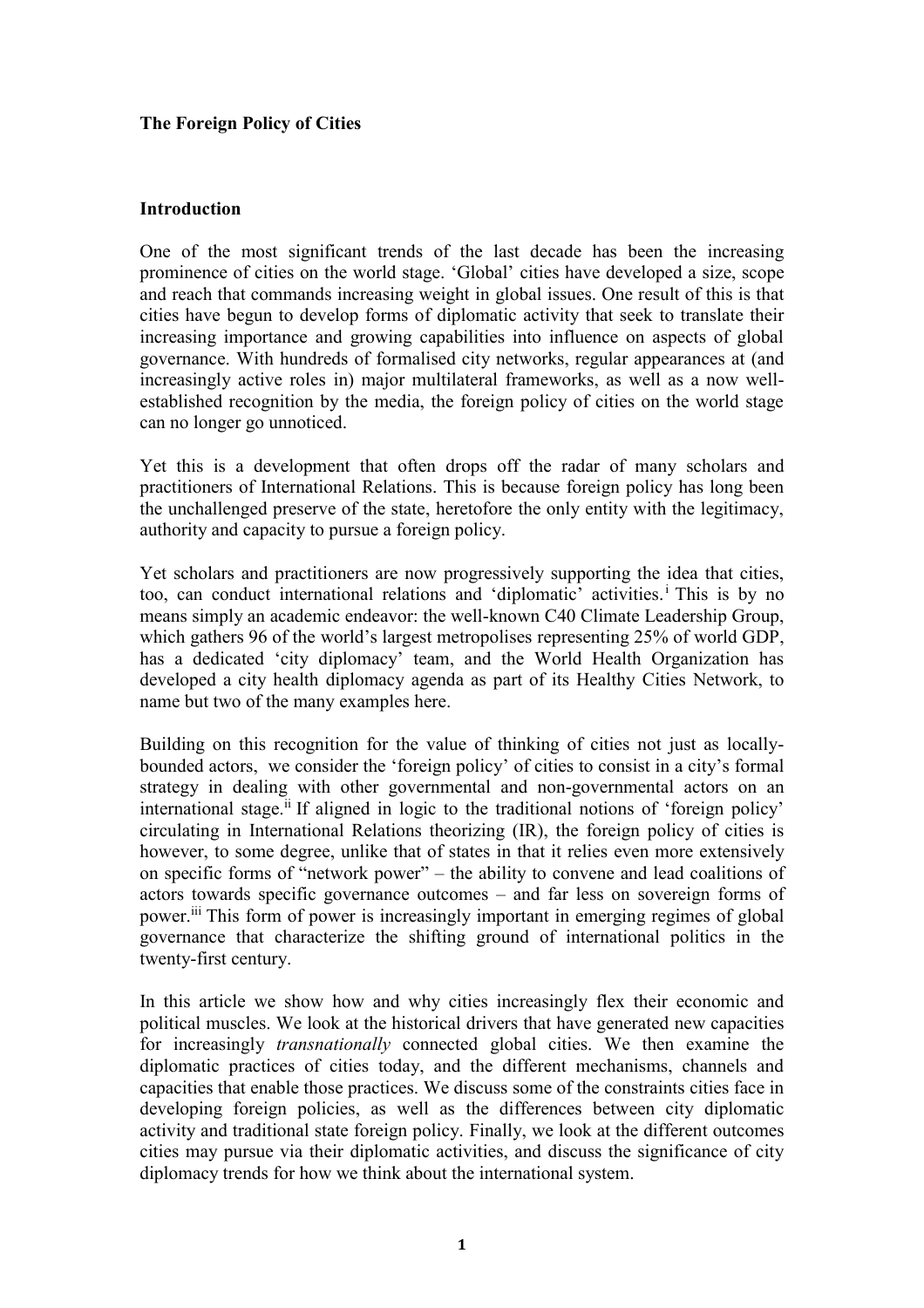Running through the article is a tension that needs to be resolved at some point in the coming decades: a tension between cities that are globally connected, have transnational reach, are close to their citizens, and wield novel power in global governance, and the traditional state based logics of an international order that formed in a different age.

#### **The Drivers of City Diplomacy on the World Stage**

To speak of a 'foreign policy' for cities has really only become a meaningful question in the last decade or so. This is because cities have undergone a profound transformation over the last half century, the effects of which are now beginning to be felt. The scale, significance and capabilities of cities have been transformed by the political, economic and technological forces that we associate with contemporary globalization. As these forces transformed cities, cities in turn became central driving forces in the expansion of economic globalization, most crucially as sites of economic governance. The contingent inter-play of political, economic, technological and demographic trends in this period has generated new roles and capabilities for major cities. It is on this bedrock that cities have begun to translate their new status and changing governance capabilities into political objectives.

An extensive literature on 'global cities' has emerged as an ongoing attempt to understand the nature of contemporary urban change.<sup>iv</sup> In particular, it has sought to understand the new role that cities began to play in the global economy after its restructuring in the 1970s. The collapse of the post-war 'Bretton Woods' framework of rules and institutions underpinning international commercial and financial transactions in that decade, and its replacement by a broadly neoliberal system<sup>v</sup> of free markets and reduced capital controls, generated a new economic environment in which certain key cities became key strategic sites for economic governance. These regulatory changes, sometimes referred to as the 'Washington Consensus', had the effect of supercharging global financial markets, relocating production to the cheaper labour markets of the developing world, and kick-starting a great expansion of the multi-national corporation. The advent of new digital information and communications technologies also facilitated this process of reorganizing global production. This heralded the creation of a new economic order in which the state retreated from many of the tasks of determining economic activity. It generated an economic governance gap that was filled by private firms operating from the central business districts of cities such as New York, Hong Kong or London, which became increasingly densely connected trans-national hubs of economic decision-making capabilities. $\overline{v}$ 

These connections 'super-charged' certain cities, which used their inherent historical and economic advantages (in particular, the dynamics of urban agglomeration) to draw in much of the wealth and resources of the global economy. The scale of these dynamics has begun to reshape the planet. The United Nations has extensively documented how the number of cities in the world with populations greater than 1 million increased from 75 in 1950 to 447 in 2011, while during the same period the average size of the world's 100 largest cities increased from 2 to 7.6 million. In the decade between 1990 and 2000 alone there was a 30% increase in the size of urban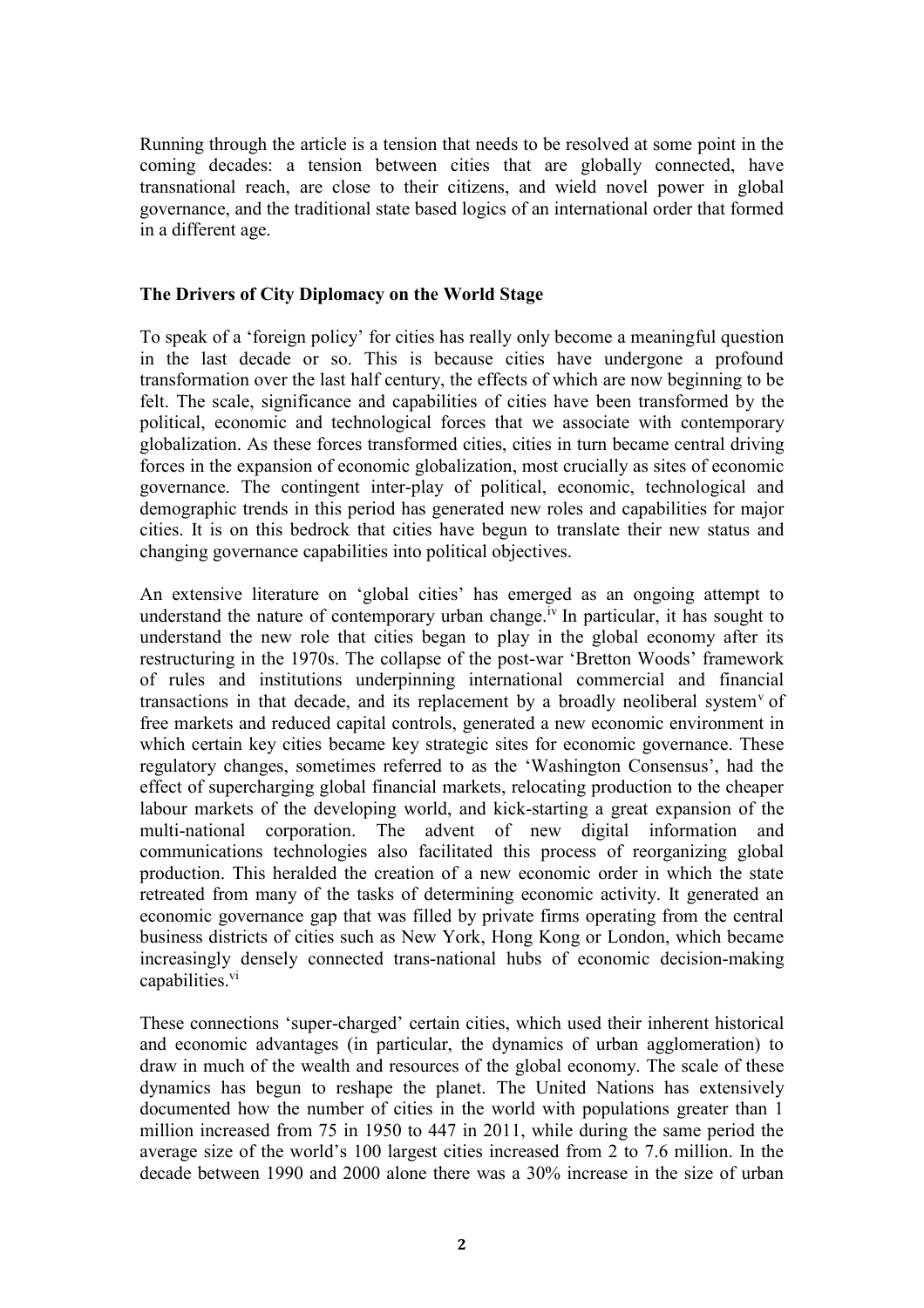settlements in the developed world and a 50% increase in the developing world. Such a demographic earthquake represents a qualitative and quantitative shift in human society, generating urban entities of a size and scope to rival all but the very largest states. In fact, several urbanists argue now that cities are so prominent on a global scale that we should be really speaking of 'planetary urbanization', and that no corner of the Earth is free from the influence of the urban.<sup>vii</sup>

Despite the key role of global economic restructuring in generating urban transformation, we should note that this form of economic globalization was also profoundly political. The creation of the global market in which cities have thrived has been underpinned by a geopolitical order shaped by US hegemony. viii Global cities expanded rapidly in the 1990s after the collapse of the Soviet Union, as the liberal world order extended its reach.

One further driver of city influence on the world stage has become increasingly significant in recent years. It is related to the scale at which many of the most pressing problems of world politics now exist. Issues such as climate change, transnational terrorism or financial regulation need to be tackled at the global scale. But the international society of states finds itself increasingly unable to efficiently govern this global complexity.

It is here that cities offer interesting new possibilities for new forms of twenty-first century global governance. By coming together in transnational networks, cities have offered the possibility of an emergent political assemblage that can offer forms of governance that can match the scale and complexity of global challenges. The new technical capacities offered by digital networks have meant that it is increasingly possible for mayors to straddle the local and the global scales. This had led to the formation of many new transnational metropolitan networks, aimed at various forms of global governance. They operate at a variety of different scales: from the national, regional, to the transnational, and with various aims and levels of effectiveness.

Some of our recent empirical research has evidenced the increasing influence of "city networks".<sup>ix</sup> It is undeniable that a marked growth in these city-to-city diplomatic initiatives can be detected over the last two decades: if at least 60 were active in 1985, this number had nearly doubled by the late 1990s (circa 120 by 1999) and again by the early 2000s (circa 200 by 2009), and, as noted above, it seems to be growing steadily today somewhere between 250 and 300 organised associations of cities globally. $^x$  Since the early 1990s, in particular, international relations have seen the emergence of major international efforts like ICLEI Local Governments for Sustainability, which has been foundational in including a 'local' emphasis on the UN sustainable development framework of the 1992 Rio summit and its 'Agenda 21'. This has even accelerated in the last decade, with the emergence on the international scene of, for instance, the aforementioned C40 (founded in 2005) which has had a prime spot in the development and implementation of the Paris Agreement on climate change; of UCLG (United Cities and Local Governments, founded in 2004) which plays a key role in many UN frameworks; or the Rockefeller 100 Resilient Cities initiative (2013) that has channelled over \$100m in direct investment to strengthen resilience planning in cities.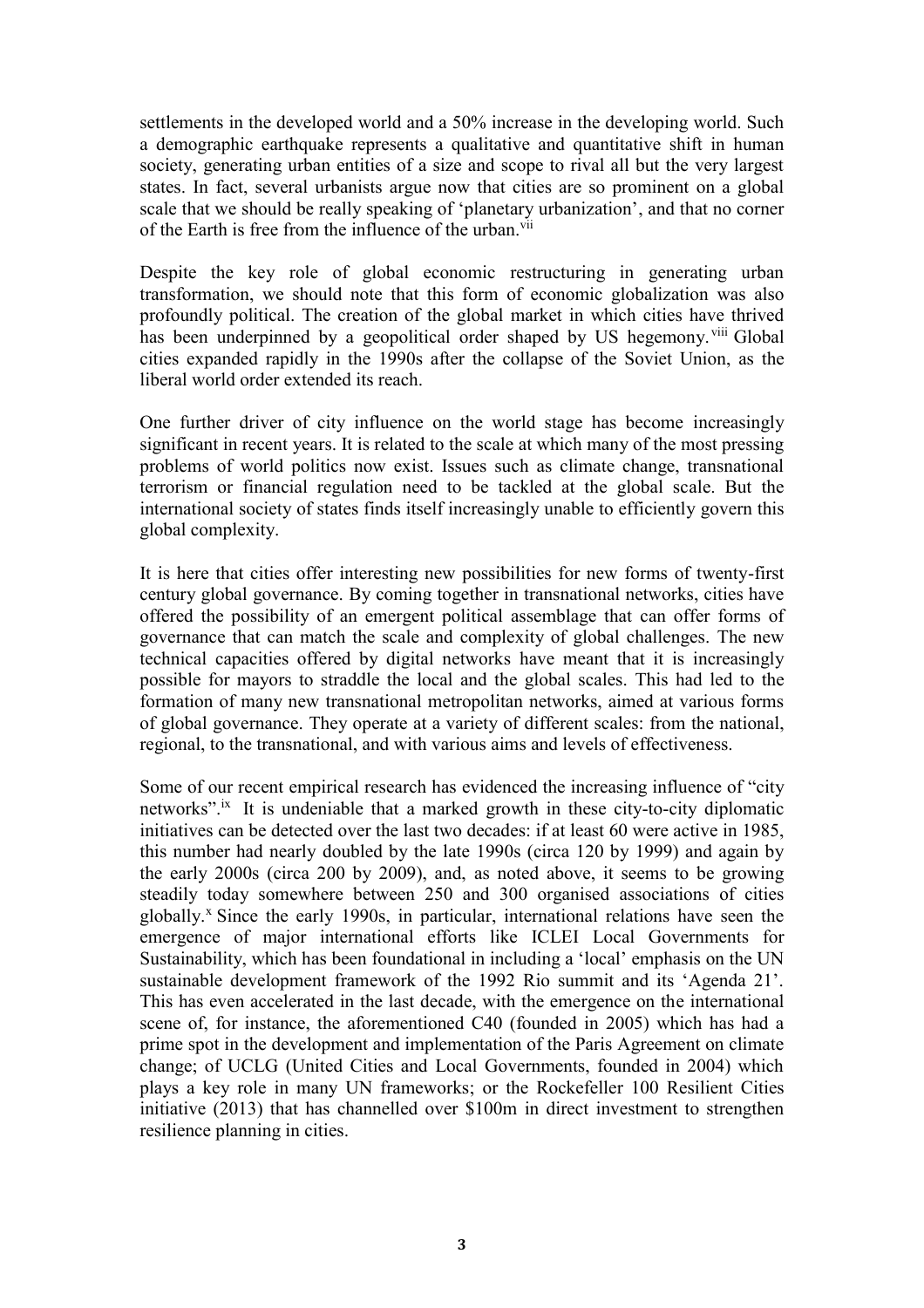Transnational governance networks such as these represent a vast scale jumping planetary network, linking local actions to global governance outcomes, independent of state government activities. In this article we give specific focus to global networks, such as the C40, which have a transnational reach, and enrol multiple agents (Transnational Corporations, Non-Governmental Organisations, the UN system). As we noted in other research, these are by no means just networks of 'Northern' or 'Western' cities: they cover a vast variety of topical foci beyond the environment, and span the globe in many varied ways, constituting today a central force when it comes to networking local governments beyond their local remits.<sup>xi</sup>

We are seeing, increasingly, a move from cities to extend their impact on the global stage from economic governance to political governance. This deep-lying tension within the structure of international society is why the issue of the strategic direction and policy orientation of cities is increasingly important. But it also generates a growing tension between cities and states, and problematizes a relationship that has been settled in a specific way since the advent of Westphalian sovereignty – since when the city has been increasingly internalized within the state. The new capacities of cities offer the prospect of this relationship being renegotiated – and we need to see if states and cities will be partners in global governance or whether they will increasingly come into conflict with each other – as they have, for example, with the Trump administration's withdrawal from the Paris Agreement on climate change.<sup>xii</sup>

In the next section we examine some of the existing practices of cities on the international stage, before returning to this increasingly problematized relationship between the city, the state and global scaled governance.

# **The Diplomatic Practices of Cities**

If we consider the international muscle that cities might have in world affairs, we must see cities not as passive 'venues' for international relations, nor as a purely subjugated context of 'higher' politics. On the contrary, local governments can be effective actors shaping the dynamics of global governance. Certainly, the rhetoric espoused by most of the major global advocacy initiatives involving cities, such as Mayors for Peace or the Global Covenant of Mayors, tends to demonstrate this capacity to go beyond their local purview.<sup>xiii</sup> The extent and persistence over the last two decades of the internationalisation of city-led initiatives is a clear sign that cities can partake actively in the architecture of world politics beyond inter-*national* relations.<sup>xiv</sup>

A typical representation of this is the often-cited assertion that, while "nations talk, cities act". Variously attributed to a number of city leaders, the statement embodies much of the ethos of the leadership of former Mayor of New York, Michael Bloomberg, in his tenure (2010-2013) as chair of the C40 Climate Leadership Group. In short, cities are 'out there' in world politics, lobbying, linking, planning and cooperating.

The capacity to link transnationally, negotiate and collaborate with both multilateral and multinational private worlds, and carry 'international' agendas is, as we have seen, increasingly crucial to addressing global challenges like climate, migration, health and resilience, which increasingly transcend national borders and the capacities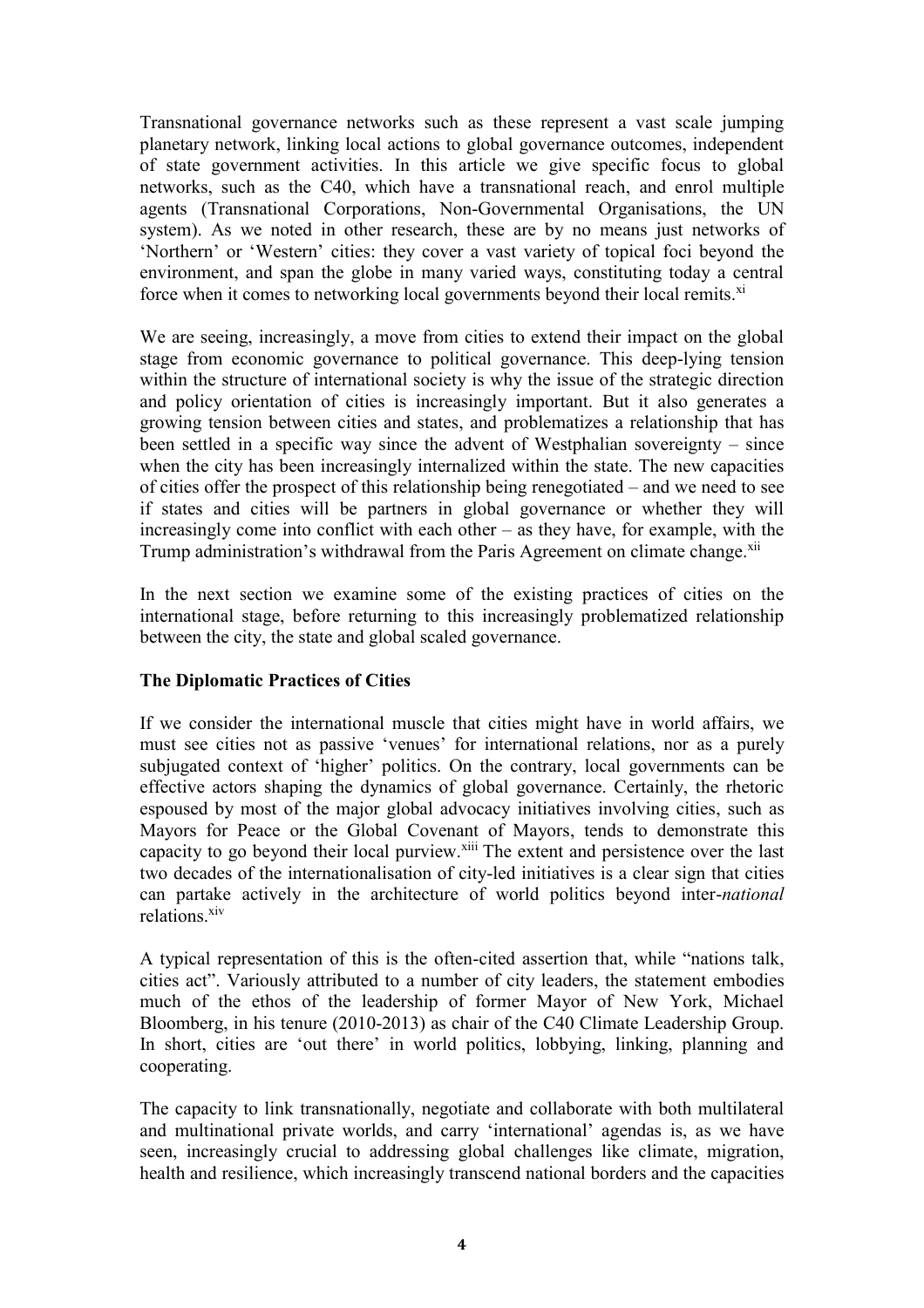and political will of states to address them.<sup>xv</sup> Today, an important portion of these hundreds of city networking activities can be identified as "city diplomacy", which we define as: *mediated 'international' relations between rightful representatives of polities (cities in this instance), that result in agreements, collaborations, further institution-building and cooperation across boundaries*.<sup>xvi</sup> For instance, within the framework of networks like C40, 'ambassadors' of cities (elected mayors, or their peers) such as London or Seoul negotiate common frameworks and partake in collective action on behalf of their urban dwellers. Normatively, they create joint commitments like the 2010 Mexico City Pact on Climate or the 2009 Istanbul Water Consensus, and often do so in collaboration with multilateral organisations, as with the case of the World Health Organisation and the 2016 Shanghai Consensus on Healthy Cities on the implementation of SDGs in health at local level. But this goes beyond frame development into implementation, funding and assistance. UCLG and C40 have for instance recently convened an 'Urban20' within the context of the 2018 Group of 20. ICLEI has supported the implementation of a 'Cities' dimension of the Intergovernmental Panel on Climate Change (IPCC), now including a specific cities special report in its 7<sup>th</sup> assessment. Eurocities has been a key voice in the development of an Urban Agenda for the European Union. The examples are many and increasing.

All of this evidence points at the city's capacity to connect and focus different actors, catalyse action by networking, and deploy the powers of collaboration. This is of course a quite different form of power to the more familiar and traditional model of sovereign state power. Wielding *network* power means that, in practice, the city's influence is never really stabilised, and is always shared with other actors, peers and flows. This is a peculiar positioning that cities currently enjoy in the complex landscape of global governance. As Mikael Roman pointed out, cities can now govern "from the middle": they are not intrinsically bound by the 'high politics' of relations among nation-states, and yet neither are they bottom-up or NGO-like actors (contra some often misleading accounts).<sup>xvii</sup> This position not only empowers cities  $-$  it also offers a potential avenue out of the impasse that state diplomacy often finds itself in when it comes to questions of collective action and the global commons. City networks offer a new channel to pursue governance outcomes – and the C40, for example, has generated a number of very specific governance solutions to climate change where states have been stuck at the negotiating table. In the case of the C40 such outcomes include developing joint coordination, sharing best practice and technical know-how in areas such as transportation, energy and waste infrastructures, and retrofitting projects. The C40 has stimulated over 14,000 climate actions amongst its members over the last six years.<sup>xviii</sup> WHO Healthy Cities networks (e.g. in Europe or in the Asia-Pacific) are taking practical and applied steps to include health priorities across sectors in local policymaking.

Local governments, and their city leaders, have helped to accomplish unprecedented rates of globalization. But they remain, at present, firmly ensconced in a broadly neoliberal discourse in which the competitive and entrepreneurial city vies uncomfortably with collaboration. They are also partially responsible for the growing entrenchment of the private sector in service or infrastructure delivery. They are pivotal to contemporary geographies of global governance. City networks like the C40 also flag that we are now witnessing a shift in the direction of city foreign engagements. For decades, especially during the Cold War, cities' international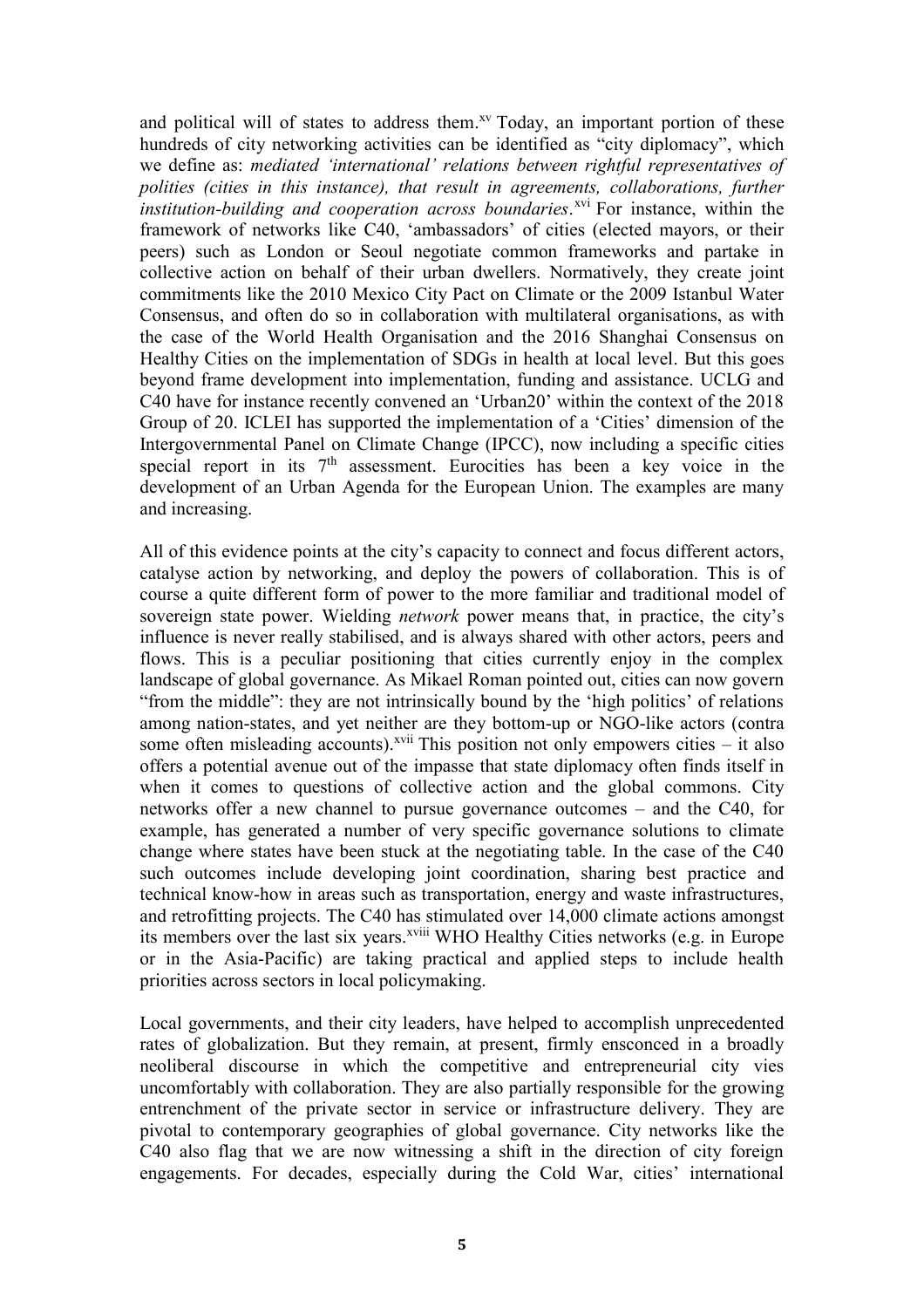relations were mostly limited to peer-to-peer cooperation. Now we see the return of more explicitly entrepreneurial, public-private 'hybrid' urban policies (a development that invites historical parallels with pre-modern city-states). Traditional twinning organizations, such as Sister Cities International (SCI), have themselves stepped away from more specific "city-to-city cooperation" (between cities) to a wider 'city diplomacy' (between cities and other non-municipal actors). xix Networks (such as SCI) are shifting, moving from an emphasis on the importance of twinning to an emphasis on the importance of strategy and alliance capability.  $X<sup>x</sup>$  The form and orientation of current city networks has therefore been going well beyond twinning: city networks are being constructed in partnership with actors other than municipal governments, such as the UN, the World Bank or the EU, and are increasingly intertwined with the cross-national action of the private sector. In some cases, the private sector can even be the initiator of such city networking efforts.

This is exemplified by the case of New York's city diplomacy, which puts entrepreneurial communications at its heart. In New York Foreign Affairs is conducted mainly within the Office of the Mayor by a dedicated Commissioner for International Affairs, whose main role is therefore to act on behalf of the Mayor in liaising with the various international actors. On one hand, the Office manages relations with the hundreds of consulates and international organizations housed in the city. This is a form of informal diplomacy whereby the city exerts its influence on international governments through the well-coordinated and deliberate welcome it gives them. On the other hand, the office also oversees a not-for profit organization called Global Partners Inc., set up by the city to upscale its old 'sister city' system. Testimony to the confidence and handling that major cities now have of the contemporary neoliberal order is the fact, for instance, that New York approaches this side of its international diplomacy like a corporate consultancy. Though located inside the Mayor's Office for International Affairs, the organization has its own independent board of directors charged with managing the institution effectively and profitably. Together, they coordinate a number of Global Partners Inc. summits and conferences as well as a large youth program aimed at fostering informal diplomacy through young people. To an extent, then, we can note a move in the direction of privatization of city diplomatic activity, which goes beyond both the mayor's office and local government. This type of city diplomacy takes on an entrepreneurial character, shaped by the dominant discourses and practices of liberal world order.

#### **Constraints on City Diplomacy**

Despite being empowered by the current configuration of world politics, cities also face various constraints. Cities, as Jennifer Robinson puts it, exist in a "world of cities". This consideration presents a key limitation to the collaborative spirit that the foreign policy of today's urban settlements might take in a world that, whilst made of cities, is also still solidly hinged on a global order based on markets, limited resources and competition. This means, in practice, that cities are often treading a fine line between collaborative, networked, efforts (like Mayors for Peace, the Metropolis network of major metropolitan areas, or United Cities and Local Government) and pressing local needs to maintain their cities as attractive and economically vibrant on a global stage. So, for instance, while the slogan '#LondonisOpen' shows London's desire to lead global cities in internationally collaborative initiatives like the C40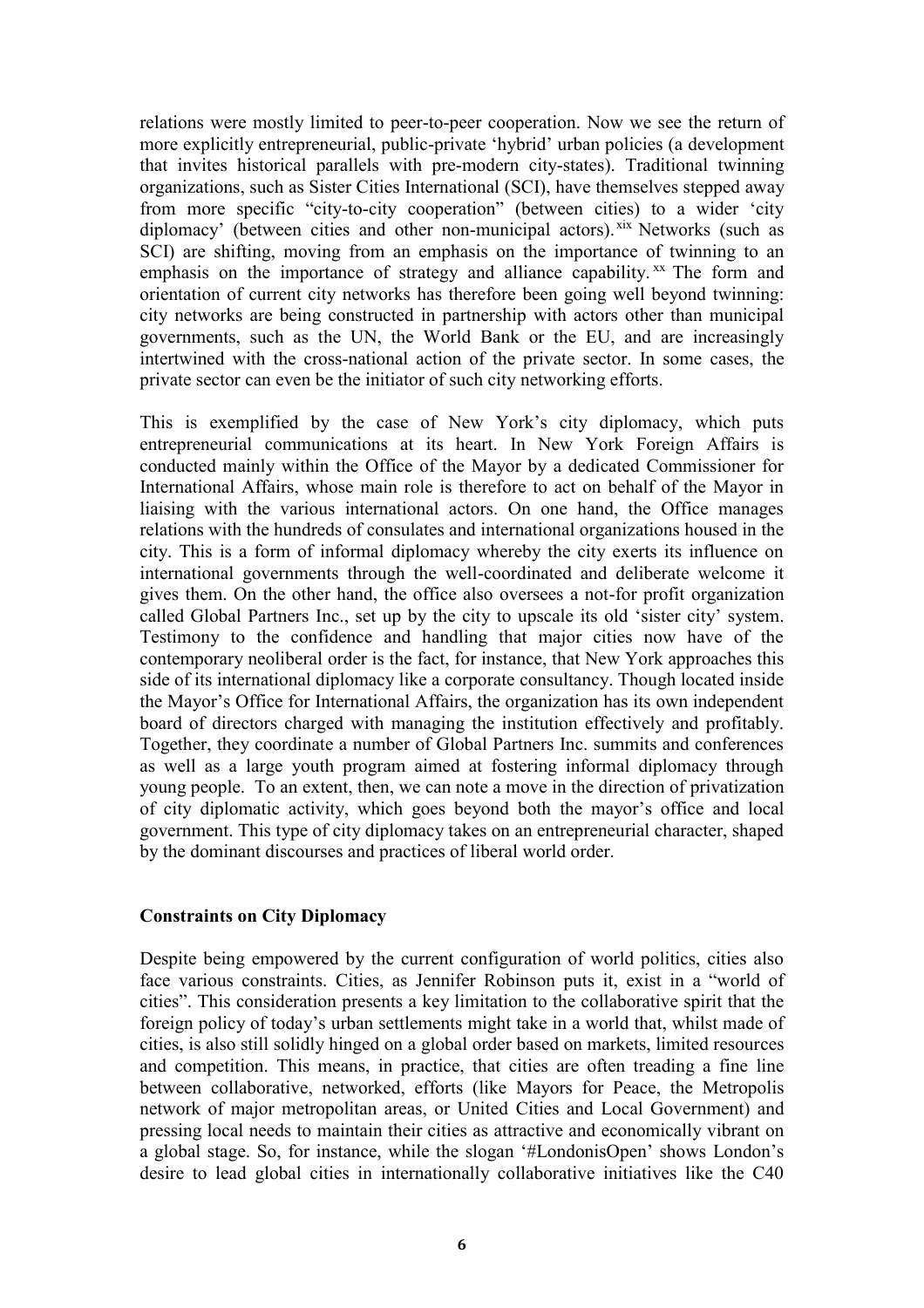Climate Leadership Group, London's strategy is also to remain an "internationally competitive and successful city", envisaging itself as a prime global placing for business, innovation and market hubs. In this sense cities seem today to be walking a fine line between competition and collaboration with other cities, if not with international actors more generally. A key determinant of this behaviour, of course, is the well-recognised state of resource constraint that cities are currently operating in – often unable to capture their own tax base, set their own budgets autonomously, or break out of the legal frameworks set by state legislatures.

A similar consideration on the fine balance between competition and collaboration can be made for the relationship between cities and states. Does the 'rise' of the city imply the demise of the state? If cities are catalysing international efforts, and if they have a millennial legacy of global engagements, will we then do away with inter*national* institutions? Globally visible mayors like Michael Bloomberg have, in the past few years, publicly criticised international processes in opposition to the real, pragmatic actions of city leaders. For instance, in a 2011 interview with the BBC, Bloomberg reiterated that, at the "national, international and state levels," there is "an awful lot of hot air" on climate change, and declared that "it is up to mayors" to solve environmental problems. <sup>xxi</sup> If we account for the thousands of climate actions undertaken in Bloomberg's city network then (C40 Cities), and multiply that by at least two hundred similar city networks efforts by city leaders, cities might have a case that they can fill the governance gaps that states have failed to plug. We can find a further example of cities utilising transnational networks to bypass inadequate state governance provision in the realm of security. For example, after September 11<sup>th</sup> 2001, the city of New York responded to what it perceived to be the failure of the state to adequately protect it by fostering global security governance networks, seeking to develop its own institutional capacities for counter-terrorism, and developing transnational intelligence gathering capabilities in collaboration with other municipal authorities around the world.<sup>xxii</sup>

Does this mean, then, that we are set up for an epochal confrontation between cities and states? Or, rather, is this a time ripe for collaboration between national and local governments? While the former, more sensationalist, option has gained some currency in media and academia, and with the rhetorical flourishes of some mayors, it might be the more measured latter case where the current role of cities in global order holds most promise.

Interestingly, Bloomberg himself, along with several other mayors, more recently adopted the latter tone. In his 2015 *Foreign Affairs* article on the "city century", he in fact asserted that cities cannot replace the nation-state in pursuing solutions to poverty, security, disease, or trade. Rather he noted: "city leaders seek not to displace their national counterparts but to be full partners in their work—an arrangement that national leaders increasingly view as not just beneficial but also necessary." At least in the short to medium term, we need not pit *cities against states*, but think of *cities and states*: a critical collaborative juncture in which cities can lead a transformation of ageing international institutions and set a roadmap beyond state-centric gridlocks.

An initiative like the 'Urban20' speaks of this more collaborative city/state spirit. Yet we should not forget the confrontation spurred by, for instance, populist and conservative movements in the UK and US, to name but two, where the Trump White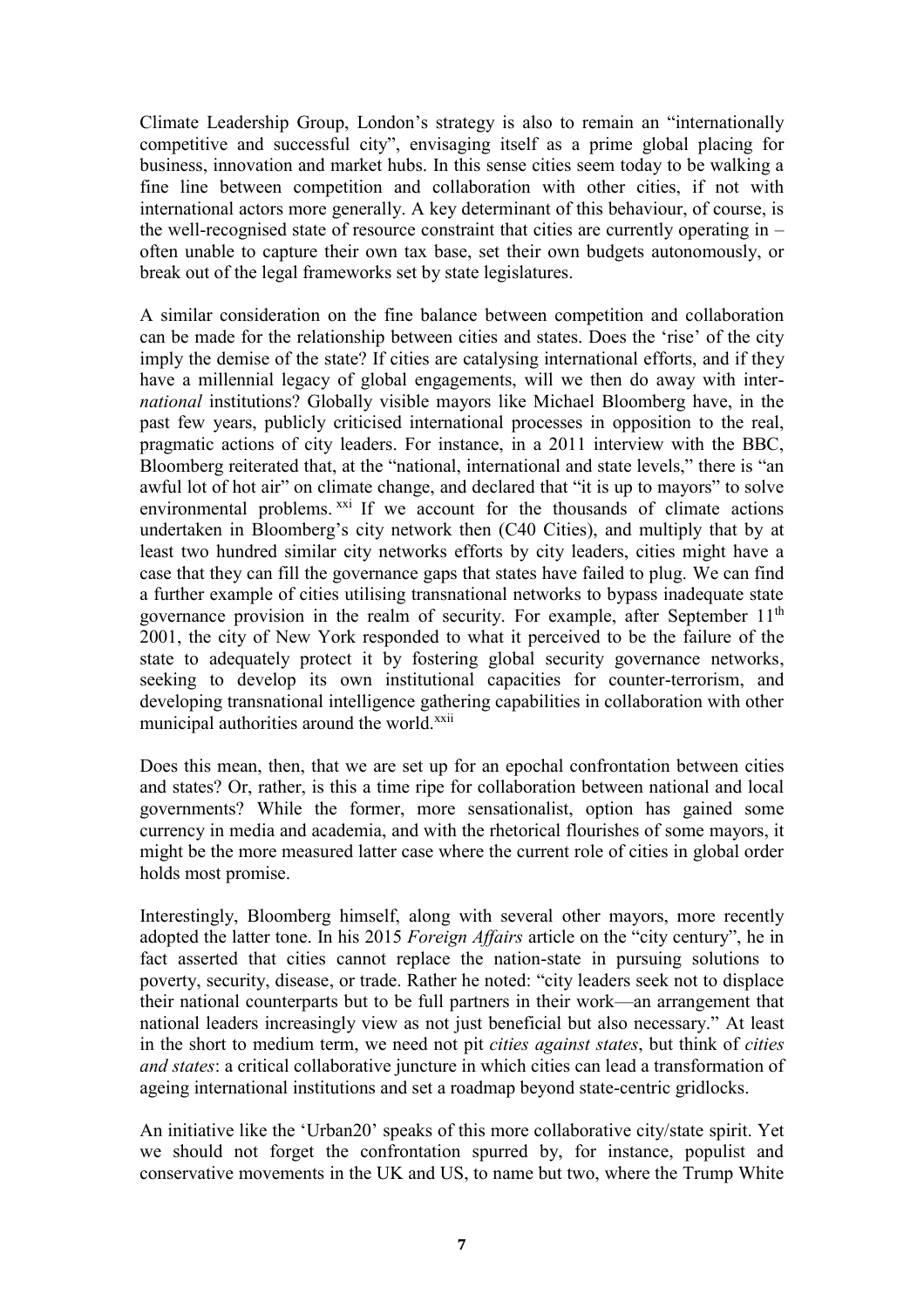House withdrawal from the Paris Agreement on climate change, or the May government's Brexit plan, have led to vivid reactions by coalitions of mayors and local leaders that seem to pit major 'global' cosmopolitan and 'open' cities against reactionary national governments. So, whilst the tone of collaboration might have been swinging in the direction of greater city/state partnership in the past decade, the (geo)politics of states and state-centric international relations might, in 2018, have set back greater alignment where it might be most needed.

### **The Goals of City Diplomacy**

As cities increasingly realise their political and economic governance capabilities and growing strength, it becomes important that they have a clear direction and strategy for what they want to achieve. At present, this is largely lacking. Nascent forays by local and metropolitan authorities into global governance and city diplomacy currently focus largely on single issues such as climate change, health or security, have emerged in an ad-hoc fashion, and tend to be driven by technocratic agendas. One reason for this is that, as we have said, cities are often competing for resources as much as they are testing co-operation via networks. Finding broad, strategic goals in common can be difficult in this mixed context. There remain very limited efforts at strategic alignment between sectors, and at strategic thinking, when it comes to developing coherent foreign policies by cities big and small, where opportunism still reigns as the main *modus operandi* in city diplomacy.

In this section we conclude by examining the policy goals that cities are pursuing, via the multiple governance channels we have mentioned. We distinguish between short, medium and long-term timeframes. This enables us to move between immediate goals that cities are currently pursuing, and more *longue duree* structural shifts in the international system that forays into city diplomacy and global governance might signify. The rise of city diplomacy is not simply about sub-state politics. We submit that it is far more significant than that: it is an indication of a more significant structural shift in the foundations of international society, driven by those factors we identified earlier as driving global city formation.

In the short term, cities are very much concerned, as they always have been, with governing the everyday and the mundane. At the same time, capturing economic growth and attracting talent and resources into the city is also at the core of urban strategies - and this places cities into competition with each other for finite resources. More recently cities have pursued eye-catching global governance outcomes in issues such as climate change, resilience, health, security via transnational networks and public private collaboration, as we have seen. These efforts are sometimes parallel to traditional state diplomacy, but often they engage with international organizations and states. Moreover, cities are increasingly recognised within the UN system not just as places for action but as actors and partners in their own right. Aligning themselves with the UN's Sustainable Development Goals (SDGs) seems to be, in the short term, the closest that cities have come to articulating a collective policy direction.

A tangible expression of this is the United Nations' *New Urban Agenda* that emerged from the Habitat III conference in Quito in 2016.<sup>xxiii</sup> The *New Urban Agenda* captures the twin goals of market led economic growth and development, and the desire to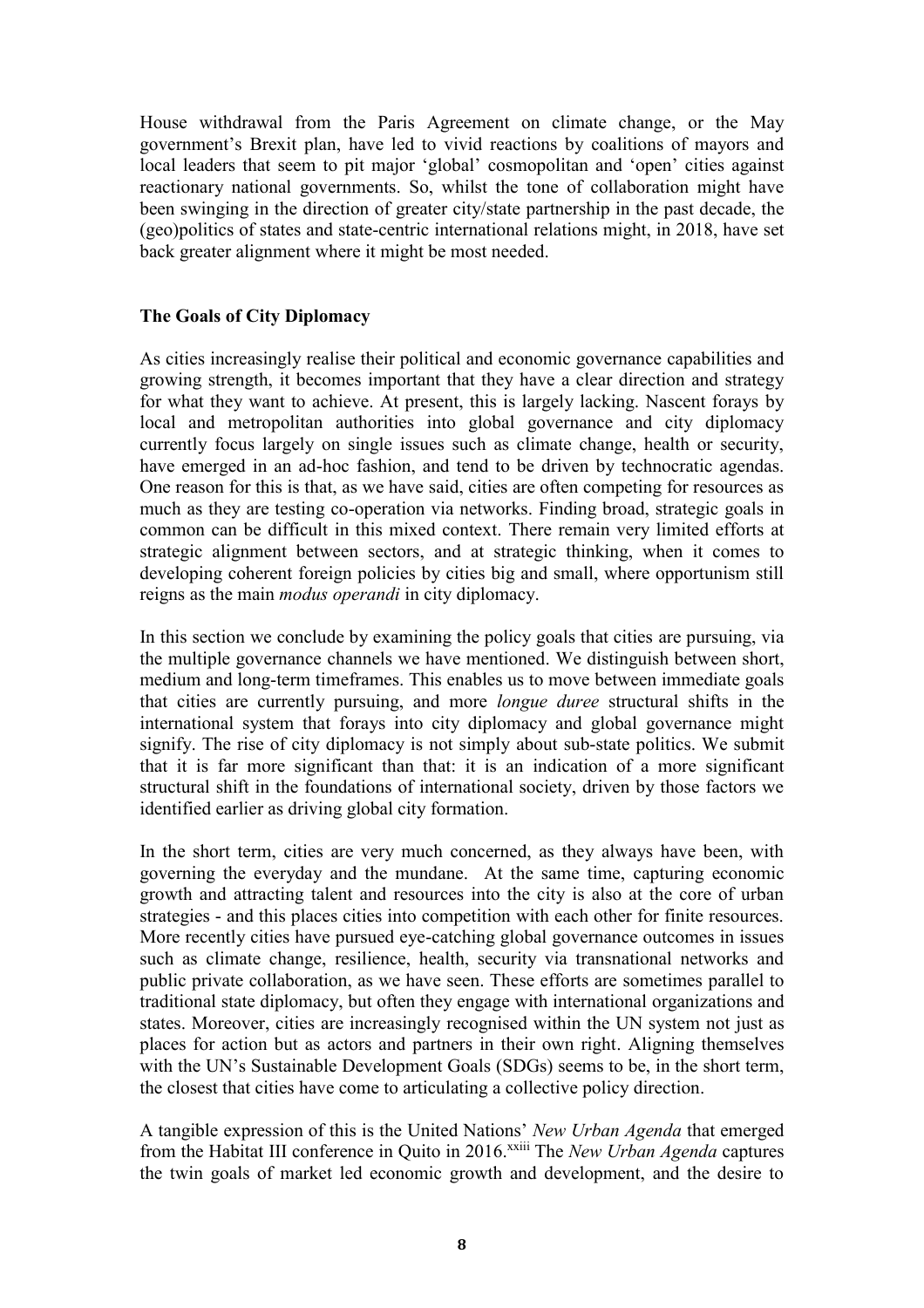produce more socially just and sustainable cities – setting out aspirations (often falling short of implementation) around equality in urban settings, environmental sustainability and resilience, poverty reduction, and liveability. Reconciling these two impulses – growth and social justice - is going to be perhaps the core challenge of the twenty-first century. But Quito provided very few answers for reconciling the tensions between them. In fact, it is increasingly the case that attention to the *New Urban Agenda* has been fizzling out, as the broader discourse of the SDGs, but also specific agendas around climate change or cooperation in the wake of populist nationalism, have been taking over the spotlight.

However, the ability of frameworks like the SDGs, *New Urban Agenda*, and parts of the Paris Agreement or the Sendai Framework for Disaster Risk Reduction, to orient efforts at urban development show the importance of the UN System in coordinating and catalysing city diplomacy at the present moment. At the same time, and continuing to reflect our theme of tension between city networks and state based diplomatic logics, the increasing prominence of cities within the UN system has also sparked tensions with states such as Russia, who see it as a dangerous precedent indicating the possible erosion of the principle of state sovereignty.<sup>xxiv</sup>

In the medium term we might envisage that cities begin to embody the principles of these agendas in their material forms, shaping both the agendas and themselves in the process. There is recognition of the need to reshape cities to meet the challenges of the twenty-first century, via new forms of governance, repurposing technologies, and harnessing the power of design. So we hear much about ambitions to generate Smart Cities, Resilient Cities, Sustainable Cities and Healthy Cities. Strategies to attempt to generate such idealised urban forms represent key medium-term governance goals for cities' networked diplomacy.

Finally, in the longer term, it is not inconceivable that these developments might signal a very significant *structural* tension between the growing weight of cities, and the fading strength of the territorial sovereign state. We have noted the multiple signs of this tension in the contemporary city/state relation. But decades from now this issue may be far more prominent. There is also a growing tension between a citybased political order and state-based institutions like the UN, where the role of cities remains opaque and potentially destabilizing of established norms and procedures.

Some of the larger cities and urban regions have, in recent decades, generated astonishing levels of growth and economic power, are linked transnationally by the most advanced technological infrastructures on the planet, have reach that stretches across traditional state boundaries, and have populations so large that they begin to destabilise traditional understandings of what international politics is. Cities are beginning to realise their power in both economic and political governance, and act as important 'norm-entrepreneurs': generating some of the normative content and aims behind emerging global agendas such as sustainability and resilience. A global network of thousands of linked cities affords a vast reservoir of human capital and creativity that will develop in unexpected directions in this century.

Some have speculated that perhaps one of those long-term directions will be the development of new forms of political life that finally challenge the territorial nationstate as the locus of modern life and legitimacy, and can offer solutions that match the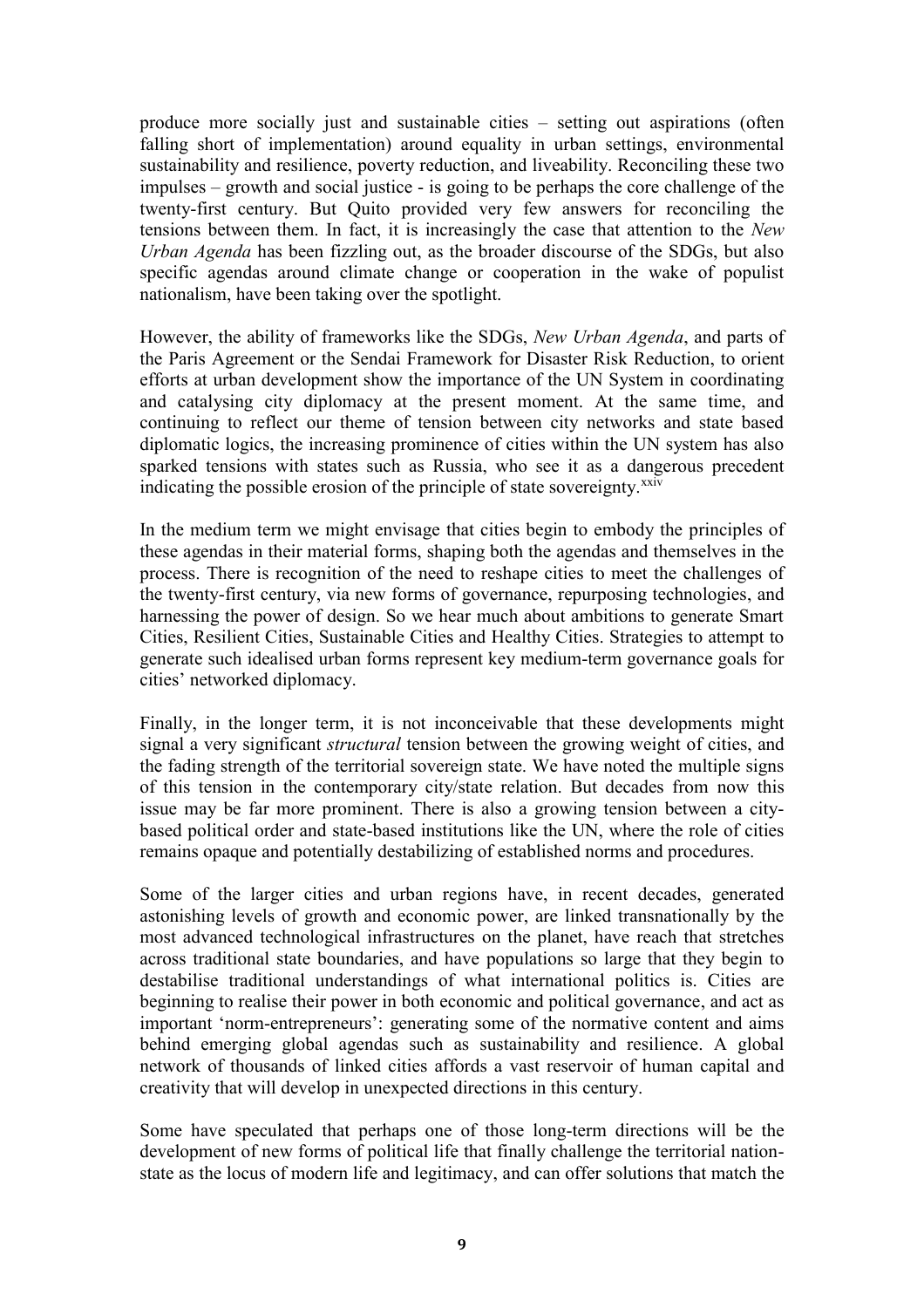multi-scalar nature of the governance challenges of an increasingly planetary politics. Might we eventually see the emergence of some form of historically novel political assemblage that can unite the various scales of governance, from the local to the global, more effectively, and more democratically, than states have managed – something like Benjamin Barber's 'Global Parliament of Mayors'?<sup>xxv</sup>

Such a world is certainly not imminent. Equally, states and state-centric processes are still very much in the driving seat when it comes to global frameworks and agendasetting. The role of large private and philanthropic sector actors in both shaping this system as much as often facilitating city diplomacy should not be underplayed. But what is increasingly clear is that cities can, and increasingly are, playing a key role in the international system as it adapts to the complex global problems of the twentyfirst century.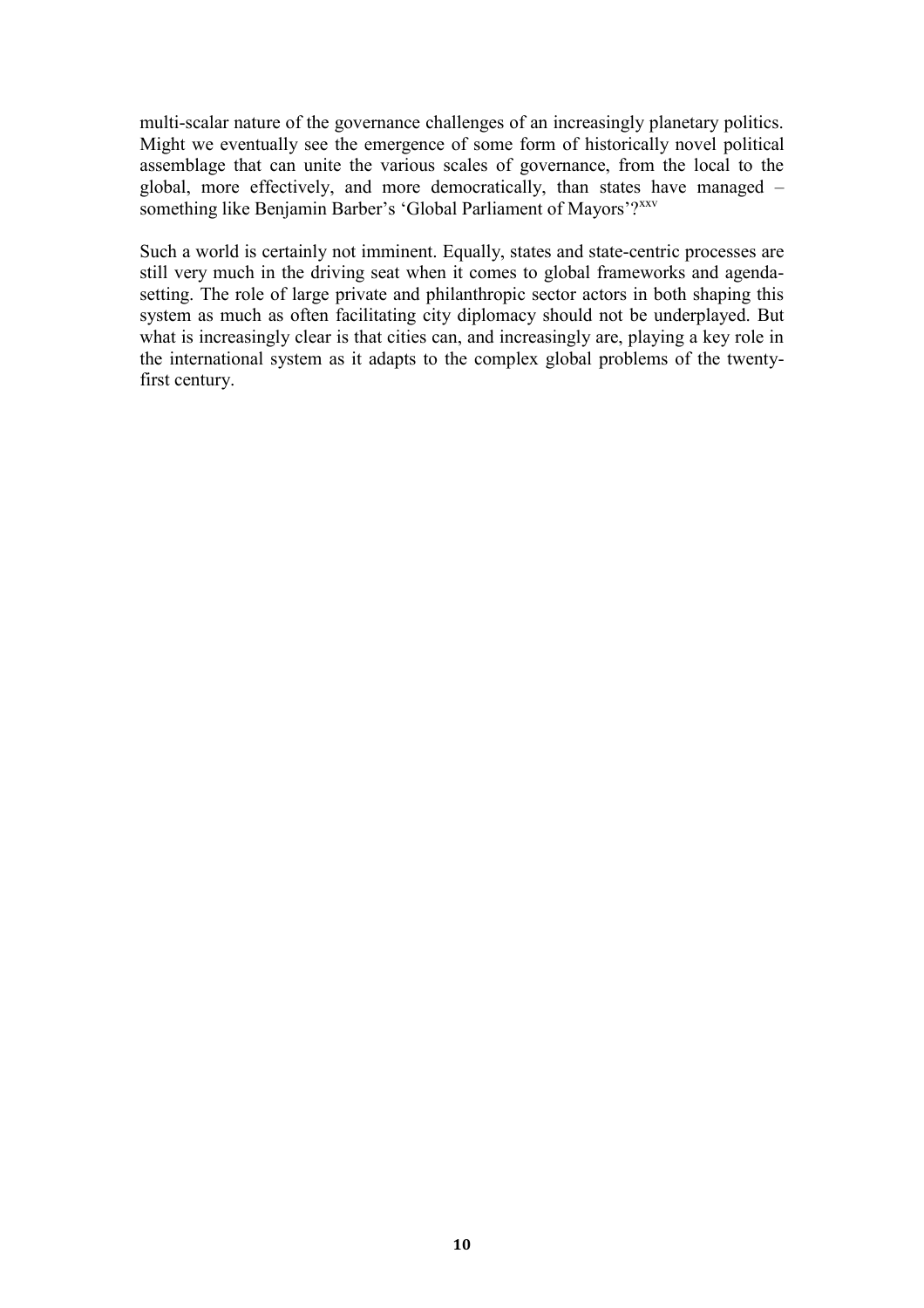$\overline{a}$ 

ii This approach builds on extending traditional notions of foreign policy to cities understood as local governments, and thus simply applying well-established understandings of what accounts as policy in a 'foreign' context to another layer of government than the state. We adapt the definition here from Steve Smith, Amelia Hadley and Tim Dunne (eds), *Foreign Policy: Theories, Actors, Cases*, 1st ed., Oxford: Oxford University Press, 2008

iii We have discussed this more at length in Acuto, M. (2013). *Global cities, governance and diplomacy: the urban link*. New York, Routledge. On the distinction between network and sovereign power see more broadly Grewal, D. S. (2008). *Network power: The social dynamics of globalization*. New Haven: Yale University Press.

iv For a guide to the extensive literature here, see: Brenner, N and Keil, R. eds. (2006). *The Global Cities Reader.* London: Routledge

<sup>v</sup> Basic elements of neoliberal ideology include: deregulation of markets, privatisation of public assets, reductions in progressive taxation, restrictions on labour organisation, encouragement of competition in both public and commercial sectors.

vi Sassen, S. (1991). *The Global City: New York, London, Tokyo.* Princeton: Princeton University Press.

vii Brenner, N. ed. (2014). *Implosions/explosions: Towards a Study of Planetary Urbanization*. Berlin: Jovis.

viii Curtis, S. (2016). *Global Cities and Global Order.* Oxford: Oxford University Press.

<sup>ix</sup> Acuto, M., & Rayner, S. (2016). City networks: breaking gridlocks or forging (new) lockins?. *International Affairs*, *92*(5), 1147-1166.

<sup>x</sup> Acuto, M. (2016). Give cities a seat at the top table. *Nature*, *537*(7622), 611-613.

xi Ibid; also see Lauermann, J. (2018). Municipal statecraft: Revisiting the geographies of the entrepreneurial city. *Progress in Human Geography*, *42*(2), 205-224; and Davidson, K.,

Gleeson, B., Cohene, L. and Acuto, M. (2018) Reconfiguring urban governance in an age of rising city networks: A research agenda, *Urban Studies* online first.

<sup>xii</sup> Gordon, D. J., & Johnson, C. A. (2018). City-networks, global climate governance, and the road to 1.5° C. *Current Opinion in Environmental Sustainability*, *30*, 35-41.

xiii Mamadouh, V., Meijer, A., Sidaway, J. D., & Van der Wusten, H. (2015). Toward an urban geography of diplomacy: Lessons from The Hague. *The Professional Geographer*, *67*(4), 564-574.

xiv For instance: Bouteligier, S. (2013). *Cities, networks, and global environmental governance: spaces of innovation, places of leadership*. NewYork, Routledge; Schragger, R. (2016) *City Power: Urban Governance in a Global Age*. New York, Oxford University Press. xv Johnson, C. A. (2018). Introduction: The Power of Cities in Global Climate Politics. In *The* 

*Power of Cities in Global Climate Politics* (pp. 1-23). Palgrave Macmillan, London.

xvi Chan, D. K. H. (2016). City diplomacy and "glocal" governance: revitalizing cosmopolitan democracy. *Innovation: The European Journal of Social Science Research*, *29*(2), 134-160; . xvii Román, M. (2010). "Governing from the middle" *Corporate Governance* 10(1): 73-84.

xviii [https://www.c40.org/blog\\_posts/from-copenhagen-to-paris-cities-and-mayors-are-leading](https://www.c40.org/blog_posts/from-copenhagen-to-paris-cities-and-mayors-are-leading-the-way-on-climate-action)[the-way-on-climate-action](https://www.c40.org/blog_posts/from-copenhagen-to-paris-cities-and-mayors-are-leading-the-way-on-climate-action) : Accessed 24.10.18

xix Baycan-Levent, T., Kundak, S., & Gulumser, A. A. (2008). City-to-city linkages in a mobile society: the role of urban networks in Eurocities and Sister Cities. *International Journal of Services Technology and Management*, *10*(1), 83-109.

 $x<sub>x</sub>$  Buis, H. (2009). The role of local government associations in increasing the effectiveness of city-to-city cooperation. *Habitat International*, *33*(2), 190-194;

xxi BBC News, Mayor Bloomberg: "Too much 'hot air' on climate change" 27 May 2011, available at<http://www.bbc.co.uk/news/world-us-canada-13582351>

<sup>i</sup> As for instance summarised in Van der Pluijm, R., & Melissen, J. (2007). *City diplomacy: the expanding role of cities in international politics*. Netherlands Institute of International Relations (Clingendael).